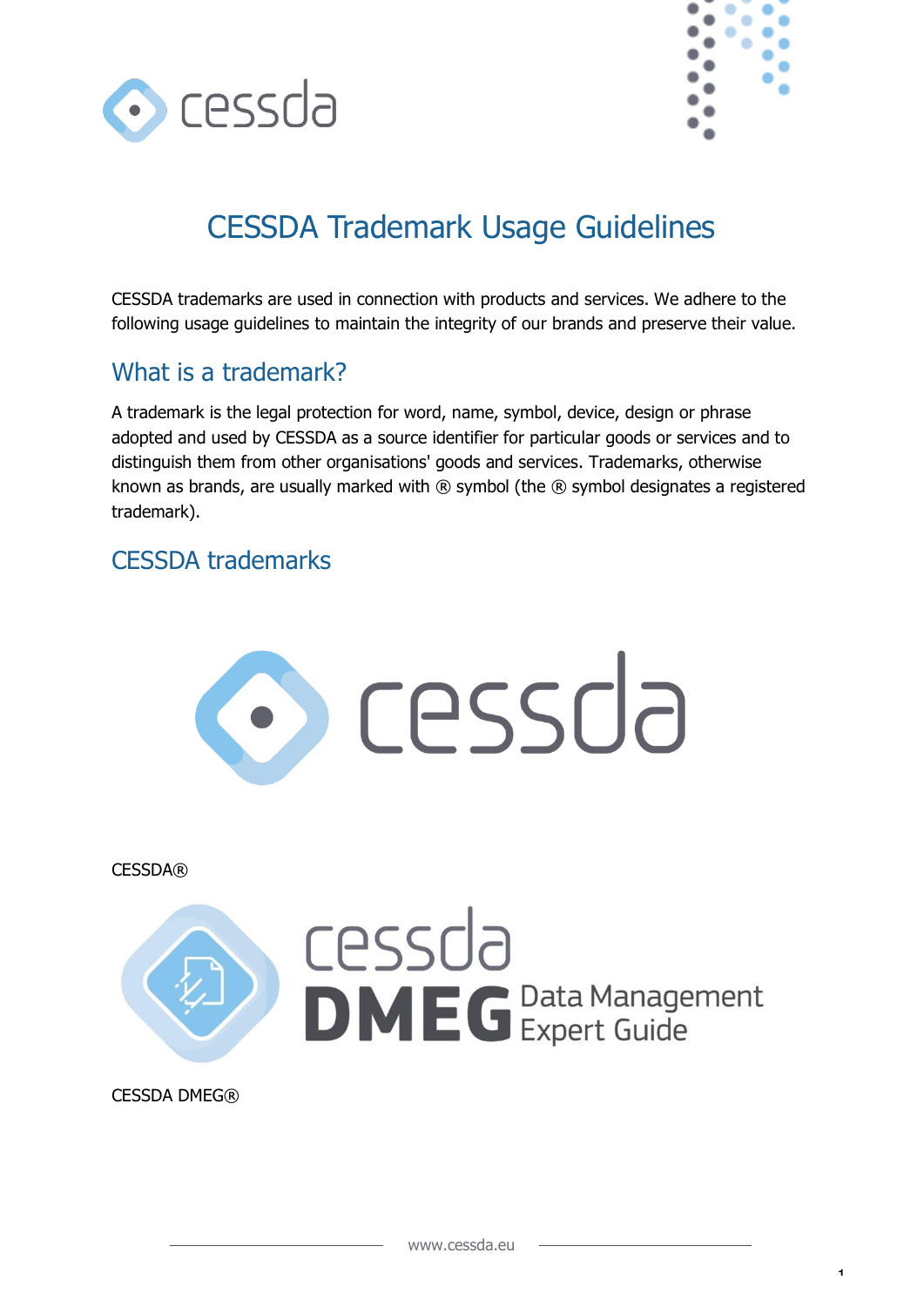



# cessda **DC** Data Catalogue

CESSDA DC®

## Referential trademark usage

You may use CESSDA trademarks to refer to CESSDA products in marketing and promotional literature, print materials and other media, as long as you adhere to the following guidance:

Trademarks are adjectives and they should never be used as nouns or verbs.

You do not disparage CESSDA or CESSDA products and services.

You do not imply a relationship or association with CESSDA that does not exist.

You use appropriate notice on all trademarks and a footnote indicating that the trademark(s) is/are owned by CESSDA.

Do not use the CESSDA logo in any materials without the written permission of CESSDA.

Do not use any CESSDA trademark or name as part of a company, product, service, solution, technology, or programme name.

Do not use any trademark, name, or designation that is confusingly similar to the CESSDA name or any CESSDA trademark.

Do not copy or imitate any CESSDA trade dress, type style, logo, product packaging, or the look, design, or overall commercial impression of any CESSDA website, blog, or other CESSDA materials.

Do not register or use any domain name that incorporates any CESSDA mark or name.

# General trademark usage guidelines

Use appropriate markings. Always designate the trademark with the appropriate ® symbol. The first usage or most prominent usage of a CESSDA product name must be preceded by the CESSDA master brand in the same type size, font and colour, and used on the same line.